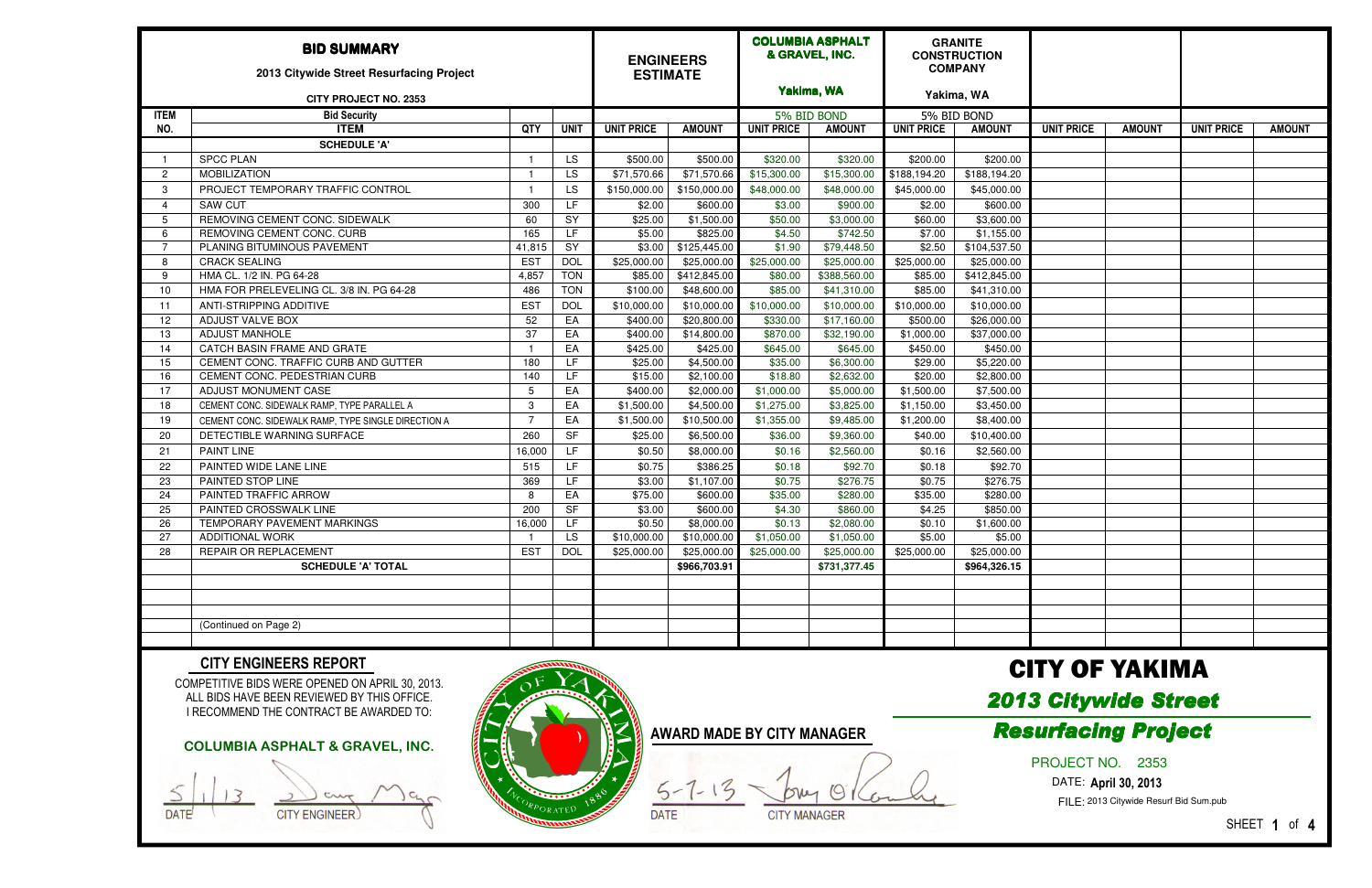| <b>BID SUMMARY</b><br>2013 Citywide Street Resurfacing Project<br><b>CITY PROJECT NO. 2353</b>                                                                 |                                                 |                |             | <b>ENGINEERS</b><br><b>ESTIMATE</b> |               | <b>COLUMBIA ASPHALT</b><br>& GRAVEL, INC.<br>Yakima, WA |               | <b>GRANITE</b><br><b>CONSTRUCTION</b><br><b>COMPANY</b><br>Yakima, WA |                         |                   |               |                   |               |
|----------------------------------------------------------------------------------------------------------------------------------------------------------------|-------------------------------------------------|----------------|-------------|-------------------------------------|---------------|---------------------------------------------------------|---------------|-----------------------------------------------------------------------|-------------------------|-------------------|---------------|-------------------|---------------|
|                                                                                                                                                                |                                                 |                |             |                                     |               | 5% BID BOND                                             |               | 5% BID BOND                                                           |                         |                   |               |                   |               |
| <b>ITEM</b><br>NO.                                                                                                                                             | <b>Bid Security</b><br><b>ITEM</b>              | <b>QTY</b>     | <b>UNIT</b> | <b>UNIT PRICE</b>                   | <b>AMOUNT</b> | <b>UNIT PRICE</b>                                       | <b>AMOUNT</b> | <b>UNIT PRICE</b>                                                     | <b>AMOUNT</b>           | <b>UNIT PRICE</b> | <b>AMOUNT</b> | <b>UNIT PRICE</b> | <b>AMOUNT</b> |
|                                                                                                                                                                | <b>SCHEDULE 'B'</b>                             |                |             |                                     |               |                                                         |               |                                                                       |                         |                   |               |                   |               |
|                                                                                                                                                                | <b>SPCC PLAN</b>                                |                | LS.         | \$500.00                            | \$500.00      | \$320.00                                                | \$320.00      | \$200.00                                                              | \$200.00                |                   |               |                   |               |
| $\overline{2}$                                                                                                                                                 | <b>MOBILIZATION</b>                             |                | LS.         | \$94,988.40                         | \$94,988.40   | \$30,250.00                                             | \$30,250.00   | \$7,500.00                                                            | \$7,500.00              |                   |               |                   |               |
| 3                                                                                                                                                              | PROJECT TEMPORARY TRAFFIC CONTROL               |                | LS.         | \$150,000.00                        | \$150,000.00  | \$51,500.00                                             | \$51,500.00   | \$100,000.00                                                          | \$100,000.00            |                   |               |                   |               |
| $\overline{4}$                                                                                                                                                 | <b>SAW CUT</b>                                  | 6,700          | LF.         | \$2.00                              | \$13,400.00   | \$1.25                                                  | \$8,375.00    | \$2.00                                                                | \$13,400.00             |                   |               |                   |               |
| -5                                                                                                                                                             | REMOVING CEMENT CONC. SIDEWALK                  | 378            | SY          | \$25.00                             | \$9,450.00    | \$50.00                                                 | \$18,900.00   | \$60.00                                                               | \$22,680.00             |                   |               |                   |               |
| 6                                                                                                                                                              | REMOVING CEMENT CONC. CURB                      | 535            | LF.         | \$5.00                              | \$2,675.00    | \$4.50                                                  | \$2,407.50    | \$7.00                                                                | \$3,745.00              |                   |               |                   |               |
| $\overline{7}$                                                                                                                                                 | PAVEMENT REPAIR EXCAVATION INCL. HAUL           | 1,310          | CY          | \$20.00                             | \$26,200.00   | \$30.00                                                 | \$39,300.00   | \$30.00                                                               | \$39,300.00             |                   |               |                   |               |
| -8                                                                                                                                                             | CRUSHED SURFACING BASE COURSE                   | 1,660          | <b>TON</b>  | \$25.00                             | \$41,500.00   | \$18.00                                                 | \$29,880.00   | \$25.00                                                               | $\overline{$41,500.00}$ |                   |               |                   |               |
| q                                                                                                                                                              | PLANING BITUMINOUS PAVEMENT                     | 25,150         | SY          | \$3.00                              | \$75,450.00   | \$1.90                                                  | \$47,785.00   | \$2.50                                                                | \$62,875.00             |                   |               |                   |               |
| 10                                                                                                                                                             | <b>CRACK SEALING</b>                            | <b>EST</b>     | <b>DOL</b>  | \$35,000.00                         | \$35,000.00   | \$35,000.00                                             | \$35,000.00   | \$35,000.00                                                           | \$35,000.00             |                   |               |                   |               |
| 11                                                                                                                                                             | HMA CL. 1/2 IN. PG 64-28                        | 4,625          | <b>TON</b>  | \$85.00                             | \$393,125.00  | \$80.00                                                 | \$370,000.00  | \$85.00                                                               | \$393,125.00            |                   |               |                   |               |
| 12                                                                                                                                                             | HMA FOR PAVEMENT REPAIR CL. 1/2 IN. PG 64-28    | 930            | <b>TON</b>  | \$150.00                            | \$139,500.00  | \$88.00                                                 | \$81,840.00   | \$105.00                                                              | \$97,650.00             |                   |               |                   |               |
| 13                                                                                                                                                             | HMA FOR PRELEVELING CL. 3/8 IN. PG 64-28        | 775            | <b>TON</b>  | \$100.00                            | \$77,500.00   | \$85.00                                                 | \$65,875.00   | \$85.00                                                               | \$65,875.00             |                   |               |                   |               |
| 14                                                                                                                                                             | ANTI-STRIPPING ADDITIVE                         | <b>EST</b>     | <b>DOL</b>  | \$7,500.00                          | \$7,500.00    | \$7,500.00                                              | \$7,500.00    | \$7,500.00                                                            | \$7,500.00              |                   |               |                   |               |
| 15                                                                                                                                                             | ADJUST VALVE BOX                                | 50             | EA          | \$400.00                            | \$20,000.00   | \$330.00                                                | \$16,500.00   | \$500.00                                                              | \$25,000.00             |                   |               |                   |               |
| 16                                                                                                                                                             | <b>ADJUST MANHOLE</b>                           | 29             | EA          | \$400.00                            | \$11,600.00   | \$870.00                                                | \$25,230.00   | \$1,000.00                                                            | \$29,000.00             |                   |               |                   |               |
| 17                                                                                                                                                             | <b>ADJUST CATCH BASIN</b>                       | 24             | EA          | \$400.00                            | \$9,600.00    | \$425.00                                                | \$10,200.00   | \$750.00                                                              | \$18,000.00             |                   |               |                   |               |
| 18                                                                                                                                                             | ADJUST METER BOX                                | 6              | EA          | \$400.00                            | \$2,400.00    | \$215.00                                                | \$1,290.00    | \$500.00                                                              | \$3,000.00              |                   |               |                   |               |
| 19                                                                                                                                                             | ADJUST J-BOX                                    | $\overline{2}$ | EA          | \$400.00                            | \$800.00      | \$215.00                                                | \$430.00      | \$1,500.00                                                            | \$3,000.00              |                   |               |                   |               |
| 20                                                                                                                                                             | ADJUST COMMUNICATION LID                        | 10             | EA          | \$400.00                            | \$4,000.00    | \$600.00                                                | \$6,000.00    | \$1,500.00                                                            | \$15,000.00             |                   |               |                   |               |
| 21                                                                                                                                                             | CEMENT CONC. TRAFFIC CURB AND GUTTER            | 380            | LF.         | \$20.00                             | \$7,600.00    | \$35.00                                                 | \$13,300.00   | \$29.00                                                               | \$11,020.00             |                   |               |                   |               |
| 22                                                                                                                                                             | CEMENT CONC. TRAFFIC CURB                       | 125            | LF.         | \$20.00                             | \$2,500.00    | \$34.00                                                 | \$4,250.00    | \$30.00                                                               | \$3,750.00              |                   |               |                   |               |
| 23                                                                                                                                                             | CEMENT CONC. PEDESTRIAN CURB                    | 290            | LF.         | \$20.00                             | \$5,800.00    | \$18.80                                                 | \$5,452.00    | \$20.00                                                               | \$5,800.00              |                   |               |                   |               |
| 24                                                                                                                                                             | ADJUST MONUMENT CASE                            |                | EA          | \$400.00                            | \$400.00      | \$1,000.00                                              | \$1,000.00    | \$1,500.00                                                            | \$1,500.00              |                   |               |                   |               |
| 25                                                                                                                                                             | CEMENT CONC. SIDEWALK                           | 150            | <b>SY</b>   | \$50.00                             | \$7,500.00    | \$56.00                                                 | \$8,400.00    | \$50.00                                                               | \$7,500.00              |                   |               |                   |               |
| 26                                                                                                                                                             | CEMENT CONC. CURB RAMP, TYPE PARALLEL A         | $\overline{c}$ | EA          | \$1,500.00                          | \$3,000.00    | \$1,275.00                                              | \$2,550.00    | \$1,000.00                                                            | \$2,000.00              |                   |               |                   |               |
| 27                                                                                                                                                             | CEMENT CONC. CURB RAMP, TYPE 4A                 | -3             | EA          | \$1,500.00                          | \$4,500.00    | \$1,325.00                                              | \$3,975.00    | $\overline{$1,200.00}$                                                | \$3,600.00              |                   |               |                   |               |
| 28                                                                                                                                                             | CEMENT CONC. CURB RAMP, TYPE PERPENDICULAR A    | 35             | EA          | \$1,500.00                          | \$52,500.00   | \$1,310.00                                              | \$45,850.00   | \$1,000.00                                                            | \$35,000.00             |                   |               |                   |               |
| 29                                                                                                                                                             | CEMENT CONC. CURB RAMP, TYPE PERPENDICULAR B    | 8              | EA          | \$1,500.00                          | \$12,000.00   | \$1,360.00                                              | \$10,880.00   | \$1,000.00                                                            | \$8,000.00              |                   |               |                   |               |
| 30                                                                                                                                                             | CEMENT CONC. CURB RAMP, TYPE SINGLE DIRECTION A | -5             | EA          | \$1,500.00                          | \$7,500.00    | \$1,355.00                                              | \$6,775.00    | \$1,200.00                                                            | \$6,000.00              |                   |               |                   |               |
| -31                                                                                                                                                            | TRAFFIC ISLAND REPLACEMENT                      |                | LS.         | \$3,000.00                          | \$3,000.00    | \$20,835.00                                             | \$20,835.00   | \$10,500.00                                                           | \$10,500.00             |                   |               |                   |               |
| 32                                                                                                                                                             | PAINT LINE                                      | 15,600         | LF.         | \$0.50                              | \$7,800.00    | \$0.16                                                  | \$2,496.00    | \$0.16                                                                | \$2,496.00              |                   |               |                   |               |
| 33                                                                                                                                                             | PAINTED WIDE LANE LINE                          | 3,300          | LF          | \$0.75                              | \$2,475.00    | \$0.18                                                  | \$594.00      | \$0.18                                                                | \$594.00                |                   |               |                   |               |
| 34                                                                                                                                                             | PAINTED STOP LINE                               | 725            | LF.         | \$3.00                              | \$2,175.00    | \$0.75                                                  | \$543.75      | \$0.75                                                                | \$543.75                |                   |               |                   |               |
| 35                                                                                                                                                             | PAINTED TRAFFIC ARROW                           | 17             | EA          | \$75.00                             | \$1,275.00    | \$35.00                                                 | \$595.00      | \$35.00                                                               | \$595.00                |                   |               |                   |               |
| 36                                                                                                                                                             | PAINTED CROSSWALK LINE                          | 210            | <b>SF</b>   | \$3.00                              | \$630.00      | \$4.30                                                  | \$903.00      | \$4.25                                                                | \$892.50                |                   |               |                   |               |
|                                                                                                                                                                | PAINTED RAILROAD CROSSING SYMBOL                |                |             |                                     |               |                                                         |               |                                                                       |                         |                   |               |                   |               |
| 37                                                                                                                                                             | (Schedule B Continued on Page 3)                | $\overline{4}$ | EA          | \$400.00                            | \$1,600.00    | \$85.00                                                 | \$340.00      | \$85.00                                                               | \$340.00                |                   |               |                   |               |
|                                                                                                                                                                |                                                 |                |             |                                     |               |                                                         |               |                                                                       |                         |                   |               |                   |               |
| <b>CITY OF YAKIMA</b><br><b>2013 Citywide Street Resurfacing Project</b><br>PROJECT NO. 2353<br>DATE: April 30, 2013<br>FILE: 2013 Citywide Resurf Bid Sum.pub |                                                 |                |             |                                     |               |                                                         |               |                                                                       |                         | SHEET 2 of 4      |               |                   |               |

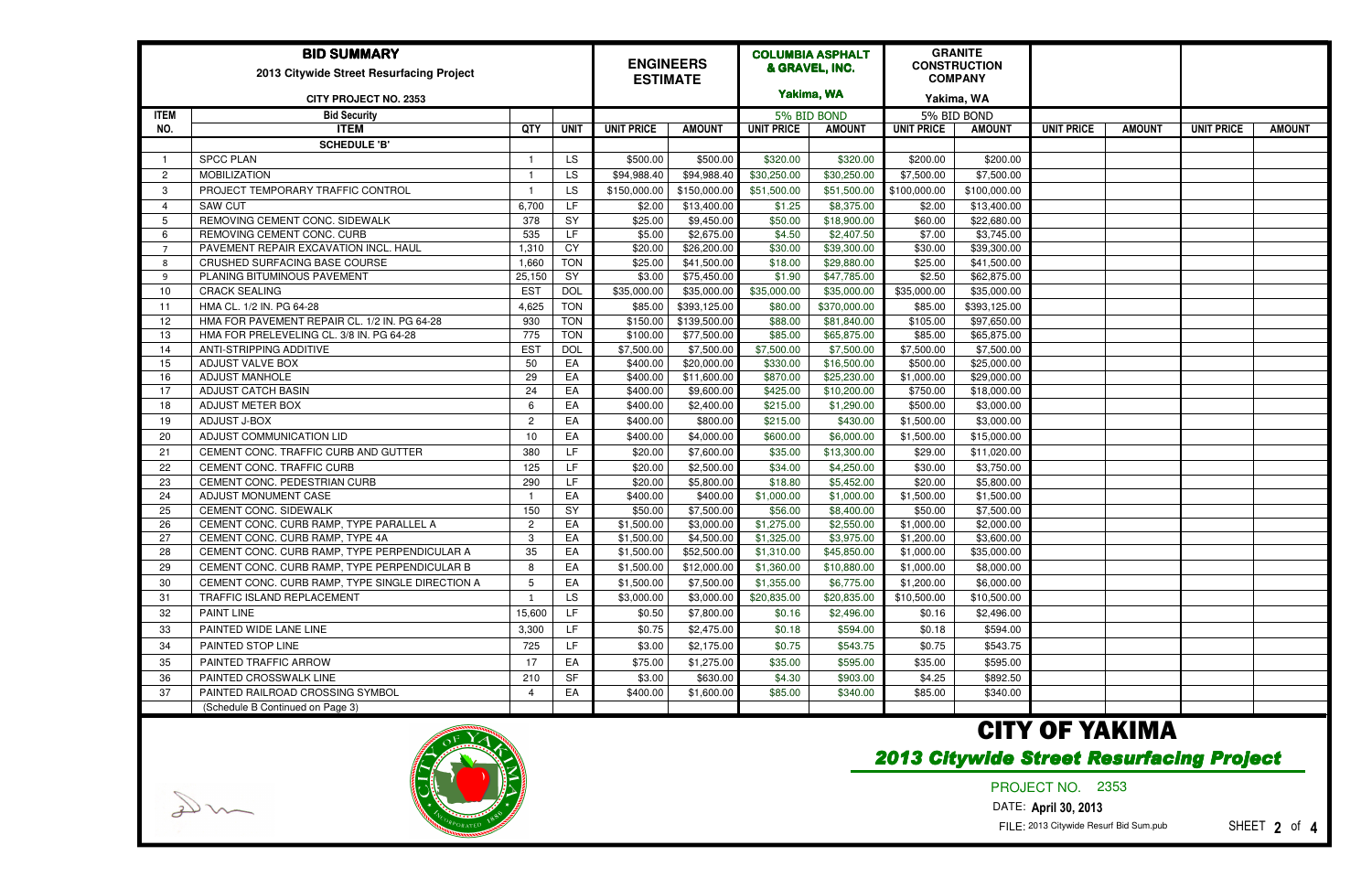| <b>BID SUMMARY</b><br>2013 Citywide Street Resurfacing Project<br><b>CITY PROJECT NO. 2353</b>                       |                                              |                |             |                   | <b>ENGINEERS</b><br><b>ESTIMATE</b> |                   | <b>COLUMBIA ASPHALT</b><br>& GRAVEL, INC.<br>Yakima, WA |                   | <b>GRANITE</b><br><b>CONSTRUCTION</b><br><b>COMPANY</b><br>Yakima, WA |                   |               |                   |               |
|----------------------------------------------------------------------------------------------------------------------|----------------------------------------------|----------------|-------------|-------------------|-------------------------------------|-------------------|---------------------------------------------------------|-------------------|-----------------------------------------------------------------------|-------------------|---------------|-------------------|---------------|
| <b>ITEM</b>                                                                                                          | <b>Bid Security</b>                          |                |             |                   |                                     | 5% BID BOND       |                                                         | 5% BID BOND       |                                                                       |                   |               |                   |               |
| NO.                                                                                                                  | <b>ITEM</b>                                  | <b>QTY</b>     | <b>UNIT</b> | <b>UNIT PRICE</b> | <b>AMOUNT</b>                       | <b>UNIT PRICE</b> | <b>AMOUNT</b>                                           | <b>UNIT PRICE</b> | <b>AMOUNT</b>                                                         | <b>UNIT PRICE</b> | <b>AMOUNT</b> | <b>UNIT PRICE</b> | <b>AMOUNT</b> |
|                                                                                                                      | <b>SCHEDULE 'B' Continued</b>                |                |             |                   |                                     |                   |                                                         |                   |                                                                       |                   |               |                   |               |
| 38                                                                                                                   | PAINTED TRAFFIC LETTER                       | -8             | EA          | \$50.00           | \$400.00                            | \$15.00           | \$120.00                                                | \$15.00           | \$120.00                                                              |                   |               |                   |               |
| 39                                                                                                                   | TEMPORARY PAVEMENT MARKINGS                  | 20,000         | LF.         | \$0.50            | \$10,000.00                         | \$0.13            | \$2,600.00                                              | \$0.10            | $\sqrt{$2,000.00}$                                                    |                   |               |                   |               |
| 40                                                                                                                   | <b>ADDITIONAL WORK</b>                       |                | <b>LS</b>   | \$10,000.00       | \$10,000.00                         | \$6,150.00        | \$6,150.00                                              | \$5.00            | \$5.00                                                                |                   |               |                   |               |
| 41                                                                                                                   | <b>REPAIR OR REPLACEMENT</b>                 | <b>EST</b>     | <b>DOL</b>  | \$25,000.00       | \$25,000.00                         | \$25,000.00       | \$25,000.00                                             | \$25,000.00       | \$25,000.00                                                           |                   |               |                   |               |
|                                                                                                                      | <b>SCHEDULE 'B' TOTAL</b>                    |                |             |                   | \$1,282,843.40                      |                   | \$1,011,191.25                                          |                   | \$1,110,606.25                                                        |                   |               |                   |               |
|                                                                                                                      |                                              |                |             |                   |                                     |                   |                                                         |                   |                                                                       |                   |               |                   |               |
|                                                                                                                      | <b>SCHEDULE 'C'</b>                          |                |             |                   |                                     |                   |                                                         |                   |                                                                       |                   |               |                   |               |
|                                                                                                                      | <b>SPCC PLAN</b>                             |                | LS.         | \$500.00          | \$500.00                            | \$320.00          | \$320.00                                                | \$200.00          | \$200.00                                                              |                   |               |                   |               |
| 2                                                                                                                    | <b>MOBILIZATION</b>                          |                | LS          | \$143,828.40      | \$143,828.40                        | \$47,000.00       | \$47,000.00                                             | \$7,500.00        | \$7,500.00                                                            |                   |               |                   |               |
| -3                                                                                                                   | PROJECT TEMPORARY TRAFFIC CONTROL            |                | LS          | \$160,000.00      | \$160,000.00                        | \$64,100.00       | \$64,100.00                                             | \$110,000.00      | \$110,000.00                                                          |                   |               |                   |               |
| $\boldsymbol{\Lambda}$                                                                                               | <b>SAW CUT</b>                               | 10,425         | LF.         | \$2.00            | \$20,850.00                         | \$1.25            | \$13,031.25                                             | \$2.00            | \$20,850.00                                                           |                   |               |                   |               |
| -5                                                                                                                   | REMOVING CEMENT CONC. SIDEWALK               | 750            | SY          | \$25.00           | \$18,750.00                         | \$50.00           | \$37,500.00                                             | \$60.00           | \$45,000.00                                                           |                   |               |                   |               |
| -6                                                                                                                   | REMOVING CEMENT CONC. CURB                   | 1,355          | LF          | \$5.00            | \$6,775.00                          | \$4.50            | \$6,097.50                                              | \$7.00            | \$9,485.00                                                            |                   |               |                   |               |
| - 7                                                                                                                  | PAVEMENT REPAIR EXCAVATION INCL. HAUL        | 1,680          | CY          | \$20.00           | \$33,600.00                         | \$30.00           | \$50,400.00                                             | \$30.00           | \$50,400.00                                                           |                   |               |                   |               |
| -8                                                                                                                   | CRUSHED SURFACING BASE COURSE                | 3,200          | <b>TON</b>  | \$25.00           | \$80,000.00                         | \$18.00           | \$57,600.00                                             | \$25.00           | \$80,000.00                                                           |                   |               |                   |               |
| - 9                                                                                                                  | PLANING BITUMINOUS PAVEMENT                  | 34,660         | SY          | \$3.00            | \$103,980.00                        | \$1.90            | \$65,854.00                                             | \$2.50            | \$86,650.00                                                           |                   |               |                   |               |
| 10                                                                                                                   | <b>CRACK SEALING</b>                         | <b>EST</b>     | <b>DOL</b>  | \$85,000.00       | \$85,000.00                         | \$85,000.00       | \$85,000.00                                             | \$85,000.00       | \$85,000.00                                                           |                   |               |                   |               |
| -11                                                                                                                  | HMA CL. 1/2 IN. PG 64-28                     | 7,600          | <b>TON</b>  | \$85.00           | \$646,000.00                        | \$80.00           | \$608,000.00                                            | \$85.00           | \$646,000.00                                                          |                   |               |                   |               |
| 12                                                                                                                   | HMA FOR PAVEMENT REPAIR CL. 1/2 IN. PG 64-28 | 1,440          | <b>TON</b>  | \$150.00          | \$216,000.00                        | \$88.00           | \$126,720.00                                            | \$105.00          | \$151,200.00                                                          |                   |               |                   |               |
| 13                                                                                                                   | HMA FOR PRELEVELING CL. 3/8 IN. PG 64-28     | 1,375          | <b>TON</b>  | \$100.00          | \$137,500.00                        | \$85.00           | \$116,875.00                                            | \$85.00           | \$116,875.00                                                          |                   |               |                   |               |
| 14                                                                                                                   | ANTI-STRIPPING ADDITIVE                      | <b>EST</b>     | <b>DOL</b>  | \$10,000.00       | \$10,000.00                         | \$10,000.00       | \$10,000.00                                             | \$10,000.00       | \$10,000.00                                                           |                   |               |                   |               |
| 15                                                                                                                   | ADJUST VALVE BOX                             | 70             | EA          | \$400.00          | \$28,000.00                         | \$330.00          | \$23,100.00                                             | \$500.00          | \$35,000.00                                                           |                   |               |                   |               |
| 16                                                                                                                   | <b>ADJUST MANHOLE</b>                        | 13             | EA          | \$400.00          | \$5,200.00                          | \$870.00          | \$11,310.00                                             | \$1,000.00        | \$13,000.00                                                           |                   |               |                   |               |
| 17                                                                                                                   | <b>ADJUST CATCH BASIN</b>                    | 42             | EA          | \$400.00          | \$16,800.00                         | \$425.00          | \$17,850.00                                             | \$750.00          | \$31,500.00                                                           |                   |               |                   |               |
| 18                                                                                                                   | ADJUST METER BOX                             | $\overline{2}$ | EA          | \$400.00          | \$800.00                            | \$215.00          | \$430.00                                                | \$500.00          | \$1,000.00                                                            |                   |               |                   |               |
| 19                                                                                                                   | ADJUST J-BOX                                 |                | EA          | \$400.00          | \$2,800.00                          | \$215.00          | \$1,505.00                                              | \$1,500.00        | \$10,500.00                                                           |                   |               |                   |               |
| 20                                                                                                                   | ADJUST COMMUNICATION LID                     |                | EA          | \$400.00          | \$2,800.00                          | \$600.00          | \$4,200.00                                              | \$1,500.00        | \$10,500.00                                                           |                   |               |                   |               |
| 21                                                                                                                   | CEMENT CONC. TRAFFIC CURB AND GUTTER         | 1,410          | LF.         | \$20.00           | \$28,200.00                         | \$35.00           | \$49,350.00                                             | \$30.00           | \$42,300.00                                                           |                   |               |                   |               |
| 22                                                                                                                   | CEMENT CONC. TRAFFIC CURB                    | 75             | LF.         | \$20.00           | \$1,500.00                          | \$34.00           | \$2,550.00                                              | \$30.00           | \$2,250.00                                                            |                   |               |                   |               |
| 23                                                                                                                   | CEMENT CONC. PEDESTRIAN CURB                 | 680            | LF.         | \$20.00           | \$13,600.00                         | \$18.80           | \$12,784.00                                             | \$20.00           | \$13,600.00                                                           |                   |               |                   |               |
| 24                                                                                                                   | ADJUST MONUMENT CASE                         | -5             | EA          | \$400.00          | \$2,000.00                          | \$1,000.00        | \$5,000.00                                              | \$1,500.00        | \$7,500.00                                                            |                   |               |                   |               |
| 25                                                                                                                   | CEMENT CONC. SIDEWALK                        | 240            | SY          | \$50.00           | \$12,000.00                         | \$60.00           | \$14,400.00                                             | \$50.00           | \$12,000.00                                                           |                   |               |                   |               |
| 26                                                                                                                   | CEMENT CONC. CURB RAMP, TYPE PARALLEL A      | 12             | EA          | \$1,500.00        | \$18,000.00                         | \$1,275.00        | \$15,300.00                                             | \$1,000.00        | \$12,000.00                                                           |                   |               |                   |               |
| 27                                                                                                                   | CEMENT CONC. CURB RAMP, TYPE PARALLEL B      | $\overline{7}$ | EA          | \$1,500.00        | \$10,500.00                         | \$1,275.00        | \$8,925.00                                              | \$1,000.00        | \$7,000.00                                                            |                   |               |                   |               |
| 28                                                                                                                   | CEMENT CONC. CURB RAMP, TYPE 4A              | 23             | EA          | \$1,500.00        | \$34,500.00                         | \$1,325.00        | \$30,475.00                                             | \$1,200.00        | \$27,600.00                                                           |                   |               |                   |               |
| 29                                                                                                                   | CEMENT CONC. CURB RAMP, TYPE PERPENDICULAR A | 16             | EA          | \$1,500.00        | \$24,000.00                         | \$1,310.00        | \$20,960.00                                             | \$1,000.00        | \$16,000.00                                                           |                   |               |                   |               |
| 30                                                                                                                   | CEMENT CONC. CURB RAMP, TYPE PERPENDICULAR B |                | EA          | \$1,500.00        | \$1,500.00                          | \$1,360.00        | \$1,360.00                                              | \$1,000.00        | \$1,000.00                                                            |                   |               |                   |               |
|                                                                                                                      | (Schedule C Continued on Page 4)             |                |             |                   |                                     |                   |                                                         |                   |                                                                       |                   |               |                   |               |
| <b>CITY OF YAKIMA</b><br><b>2013 Citywide Street Resurfacing Project</b><br>PROJECT NO. 2353<br>DATE: April 30, 2013 |                                              |                |             |                   |                                     |                   |                                                         |                   |                                                                       |                   |               |                   |               |



FILE:2013 Citywide Resurf Bid Sum.pub

SHEET **3** of **4**